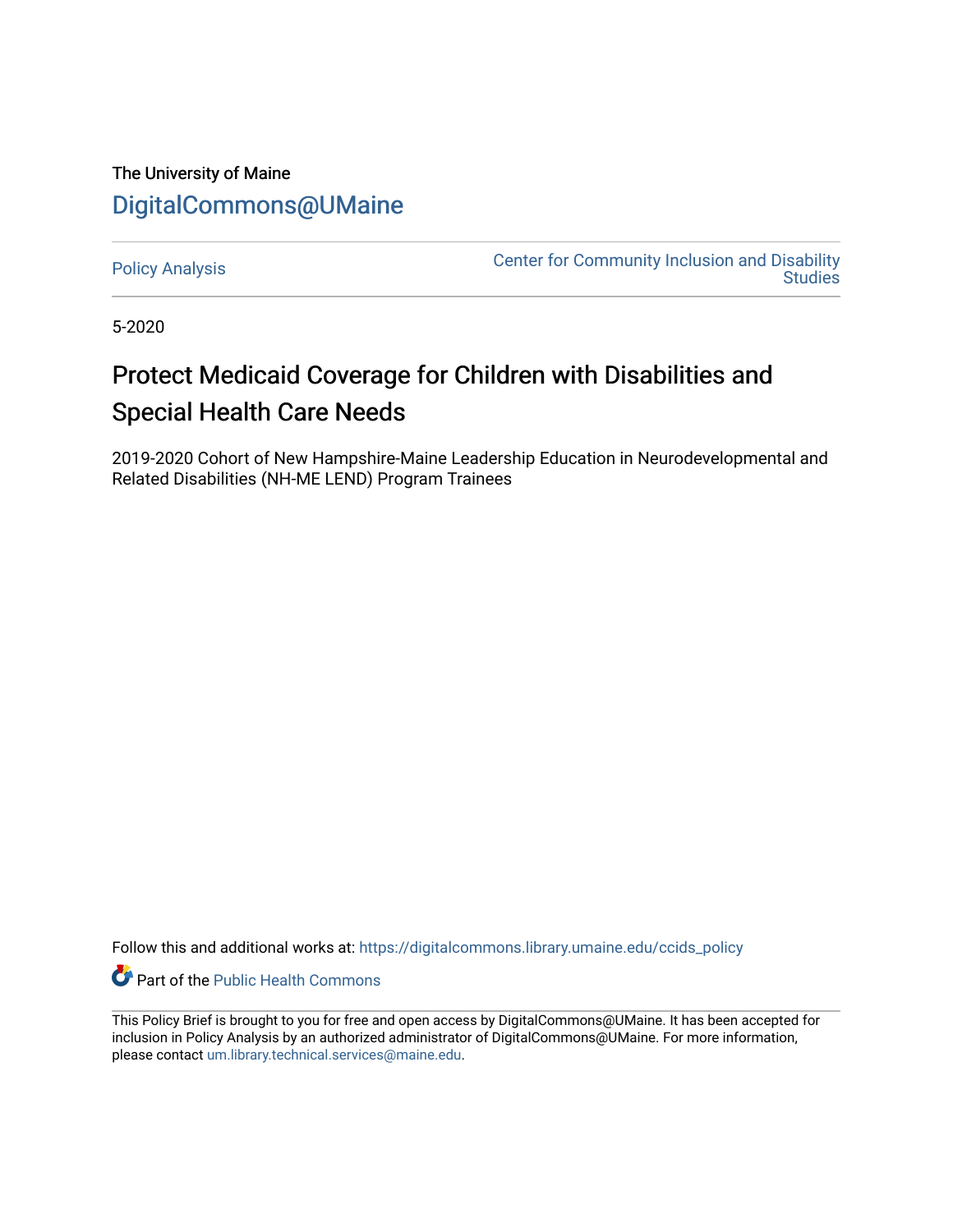

phone: 603.862.0561 | fax: 603.862.0034

## **Protect Medicaid Coverage for Children with Disabilities and Special Health Care Needs**

Produced by the 2019-2020 Cohort of New Hampshire-Maine Leadership Education in Neurodevelopmental and Related Disabilities (NH-ME LEND) Program Trainees.

Protecting health coverage and access to care for children with disabilities and special needs must be a priority for our nation, states, and communities. Medicaid provides coverage for almost half of all children with disabilities and other special health care needs and is the sole coverage for almost one third of these children.<sup>1</sup> Before the COVID-19 crisis, national policy discussions explored alternate models for health coverage, including Medicaid block grants or waivers, and public options such as "Medicare for All"<sup>2</sup> proposals. Many groups are concerned that shifts in Medicaid will result in many children and families losing coverage, which would be especially detrimental to children with disabilities and special health care needs.<sup>3</sup>

Medicaid was created in 1965 as a federal-state partnership and has been an important source of health coverage for children for more than 50 years.<sup>4,5</sup> It is a primary source of coverage for many and provides wraparound services for others. Research shows that access to Medicaid in childhood leads to improved health outcomes, as well as higher educational achievement and decreased reliance on government support later in life.<sup>6,7</sup> The current benefits under Medicaid are designed to optimize child health and development.<sup>8,9</sup>

Enacted in 1967, Early and Periodic Screening, Diagnosis and Treatment (EPSDT) is the child health benefit component of [Medicaid.](https://Medicaid.10)<sup>10</sup> EPSDT aligns with the American Academy of Pediatrics (AAP) Bright Futures Guidelines and ensures that covered children receive appropriate physical, dental, developmental and mental health [services.11](https://services.11) Because the EPSDT benefit is comprehensive and designed to finance the services an individual child needs, Medicaid pays for an array of professional services and family supports, many of which are not covered by private insurance.<sup>12</sup> Medicaid also plays a vital role in financing health services for children in special education.

Since the 1980s, Medicaid has helped children with special health care needs and disabilities to receive services at home, instead of institutions, enabling them to live with their families and remain in their [community.13](https://community.13), 14, 15 In Maine and New Hampshire, this is through the Katie Beckett state option, a home- and community-based services option that extends services to individuals with disabilities.<sup>16</sup>

Under the Families First Act, federal leaders have given states more resources to improve and sustain Medicaid during the COVID-19 crisis. We hope that states will use the positive potential of Medicaid to help children and families throughout the emergency. The Trump Administration has given states the option to use waivers that would operate like block grants (Healthy Adult Opportunity-HAO<sup>17</sup>); however, such block granting for Medicaid limits spending in the long run.<sup>18</sup> While the Children's Health Insurance Program (CHIP) was created as a block grant funded program, most states have used their option to CHIP eligible children under Medicaid.

Medicaid funding affects families, children, and communities, and therefore many organizations have positions regarding changes to Medicaid. Most organizations express concerns about the negative impact that cuts or changes to Medicaid funding could have on children with special needs and [disabilities.19](https://disabilities.19) A broad array of professional organizations representing physicians, social workers, nurses, physical therapists, occupational therapists, and other health professionals strongly oppose limits on Medicaid funding. $20$